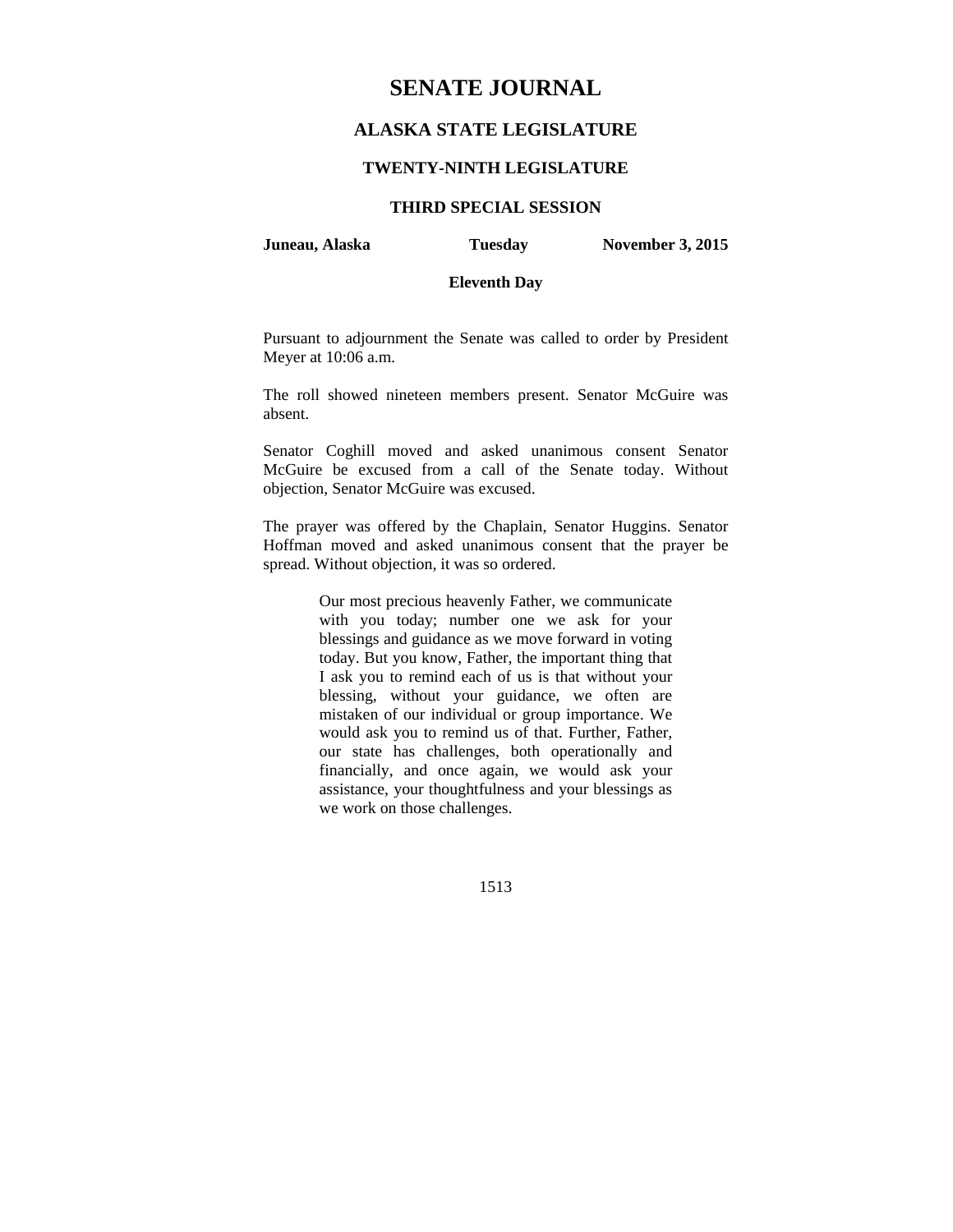# SENATE JOURNAL

And if we look outside the state, Father, it doesn't matter whether it's Afghanistan, Syria, Iraq, Ukraine, wherever it is, the potential for many great Americans - which we've already seen the results of in their death and maiming - is catastrophic to many families and to our nation. We ask for your assistance and again guidance that we can deconflict these sort of dilemmas on our globe.

And finally, Father, we all have personal tragedies. One of our member's fathers has passed away. We ask for your blessings upon their family.

In Jesus' name I pray. Amen.

Senator Huggins led the Senate in the Pledge of Allegiance.

#### **Certification**

Senator Coghill moved and asked unanimous consent that the journal for the tenth legislative day of the Third Special Session be approved as certified by the Secretary. Without objection, it was so ordered.

# **Communications**

The following report is on file in the Office of the Secretary of the Senate:

Professional Licensing Report to the Legislature, October 2015 from Janey Hovenden, Director Division of Corporations, Business, and Professional Licensing Department of Commerce, Community and Economic Development

# **Introduction and Reference of Senate Resolutions**

**SR 301** SENATE RESOLUTION NO. 301 BY THE SENATE RESOURCES COMMITTEE,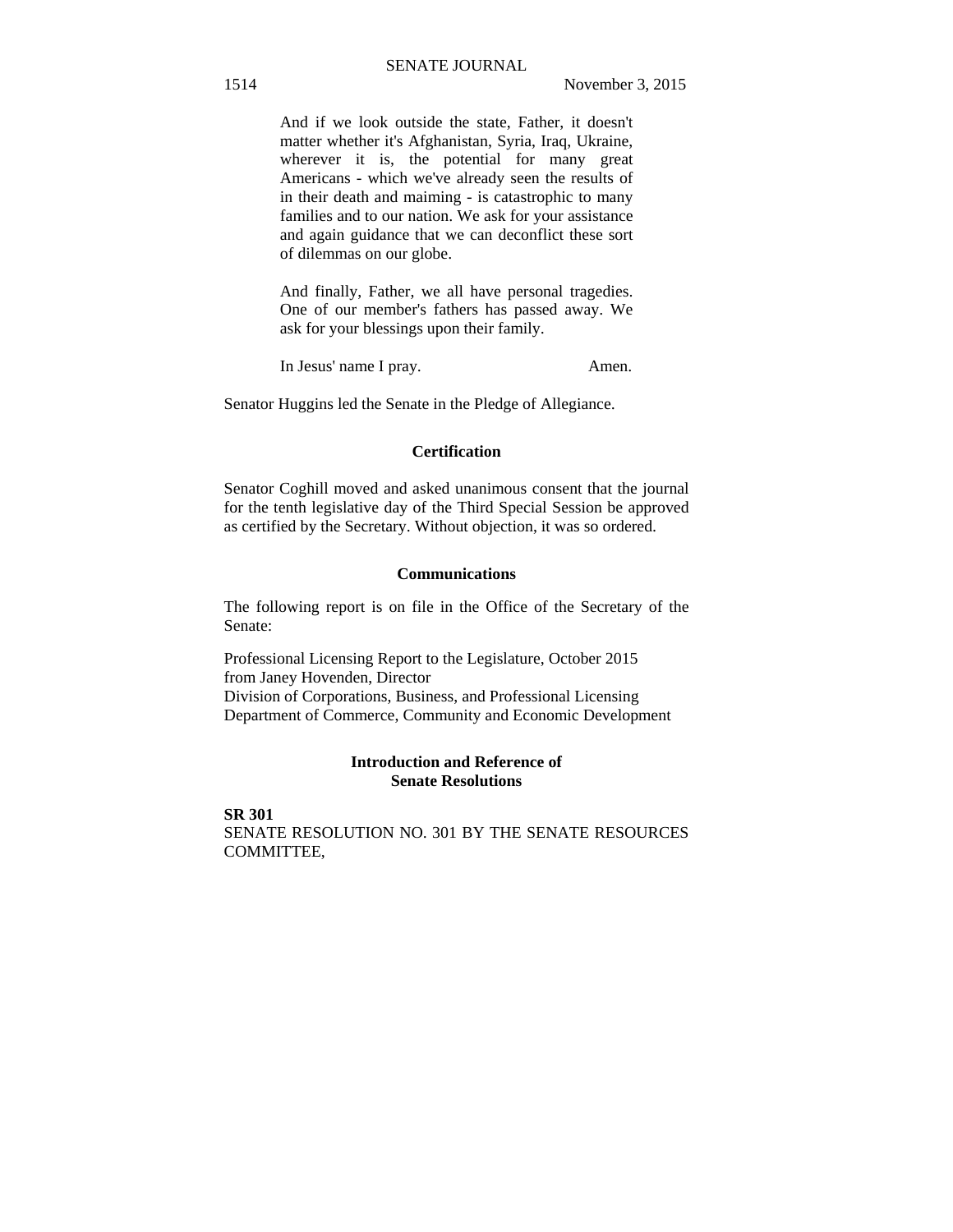Urging the state, the Alaska Gasline Development Corporation, BP Exploration (Alaska) Inc., ConocoPhillips Alaska, Inc., and ExxonMobil Alaska Production Inc. to continue to honor the Heads of Agreement commitments if the state terminates the participation of TransCanada Alaska Development Inc.; urging that the transfer of the interests of TransCanada Alaska Development Inc. occur under the process outlined in current law; and urging all parties to support the 2016 work plan and budget.

was read the first time and held on the Secretary's desk.

# **Consideration of the Calendar**

#### **Third Reading of Senate Bills**

#### **SB 3001**

CS FOR SENATE BILL NO. 3001(FIN) "An Act making supplemental appropriations; making appropriations to capitalize funds; and providing for an effective date" was read the third time.

The question being: "Shall CS FOR SENATE BILL NO. 3001(FIN) "An Act making supplemental appropriations; making appropriations to capitalize funds; and providing for an effective date" pass the Senate?" The roll was taken with the following result:

CSSB 3001(FIN) Third Reading - Final Passage Effective Date

# **YEAS: 16 NAYS: 3 EXCUSED: 1 ABSENT: 0**

Yeas: Bishop, Coghill, Costello, Egan, Ellis, Gardner, Giessel, Hoffman, Kelly, MacKinnon, Meyer, Micciche, Olson, Stedman, Stevens, Wielechowski

Nays: Dunleavy, Huggins, Stoltze

Excused: McGuire

and so, CS FOR SENATE BILL NO. 3001(FIN) passed the Senate.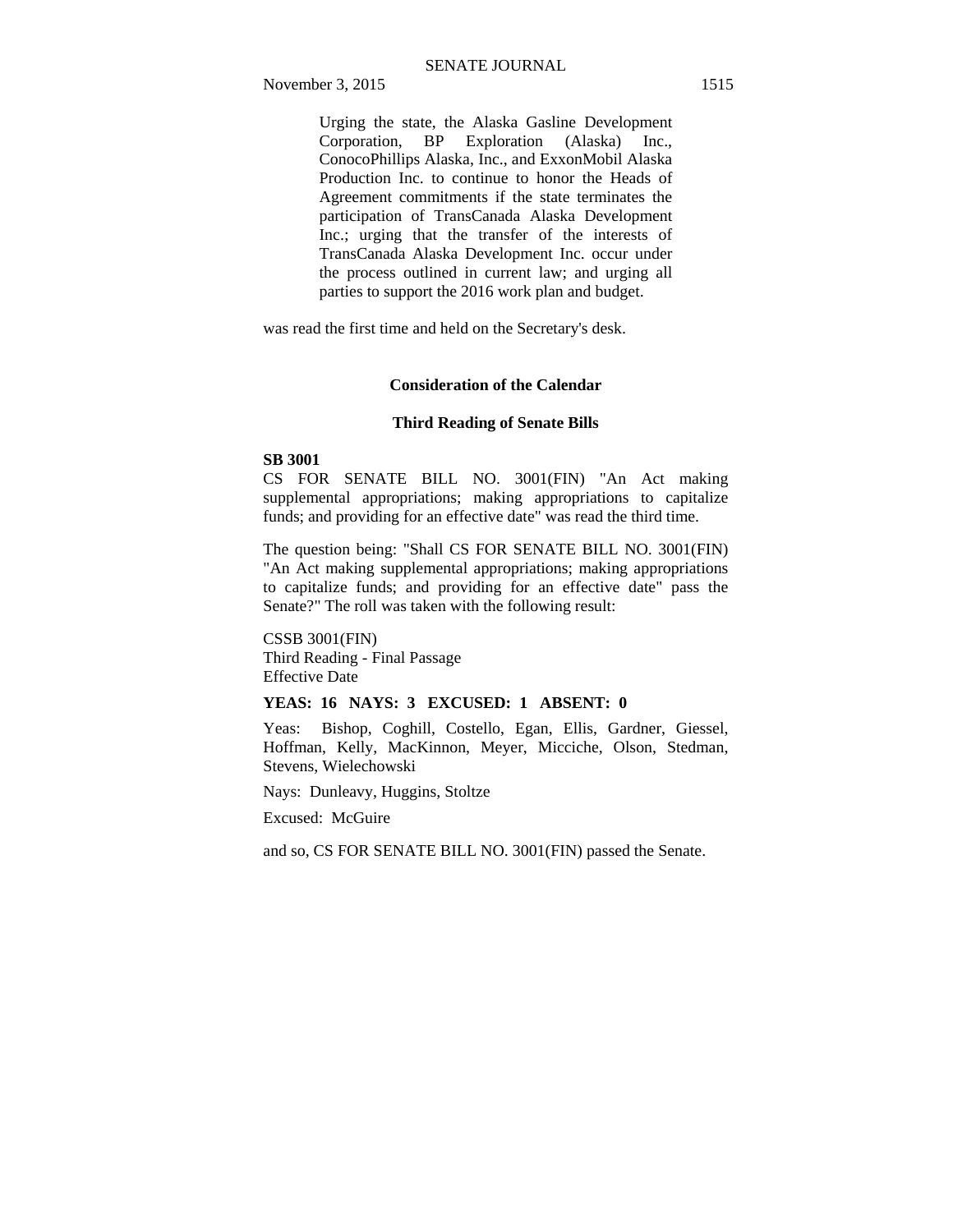Senator Coghill moved and asked unanimous consent that the vote on the passage of the bill be considered the vote on the effective date clause. Without objection, it was so ordered.

#### **SR 301**

Senator Coghill moved and asked unanimous consent to take up SENATE RESOLUTION NO. 301 Urging the state, the Alaska Gasline Development Corporation, BP Exploration (Alaska) Inc., ConocoPhillips Alaska, Inc., and ExxonMobil Alaska Production Inc. to continue to honor the Heads of Agreement commitments if the state terminates the participation of TransCanada Alaska Development Inc.; urging that the transfer of the interests of TransCanada Alaska Development Inc. occur under the process outlined in current law; and urging all parties to support the 2016 work plan and budget, which had been held on the Secretary's desk (page 1515). Senator Wielechowski objected. Senator Coghill moved and asked unanimous consent to withdraw his motion. Without objection, the motion was withdrawn.

# **Reconsideration of Senate Bills**

#### **SB 3001**

Senator Coghill gave notice of reconsideration on CS FOR SENATE BILL NO. 3001(FIN) and moved and asked unanimous consent that it be taken up. Without objection, it was so ordered and the bill was before the Senate on reconsideration.

The question to be reconsidered: "Shall CS FOR SENATE BILL NO. 3001(FIN) "An Act making supplemental appropriations; making appropriations to capitalize funds; and providing for an effective date" pass the Senate?" The roll was taken with the following result:

CSSB 3001(FIN) Third Reading - On Reconsideration Effective Date

**YEAS: 16 NAYS: 3 EXCUSED: 1 ABSENT: 0**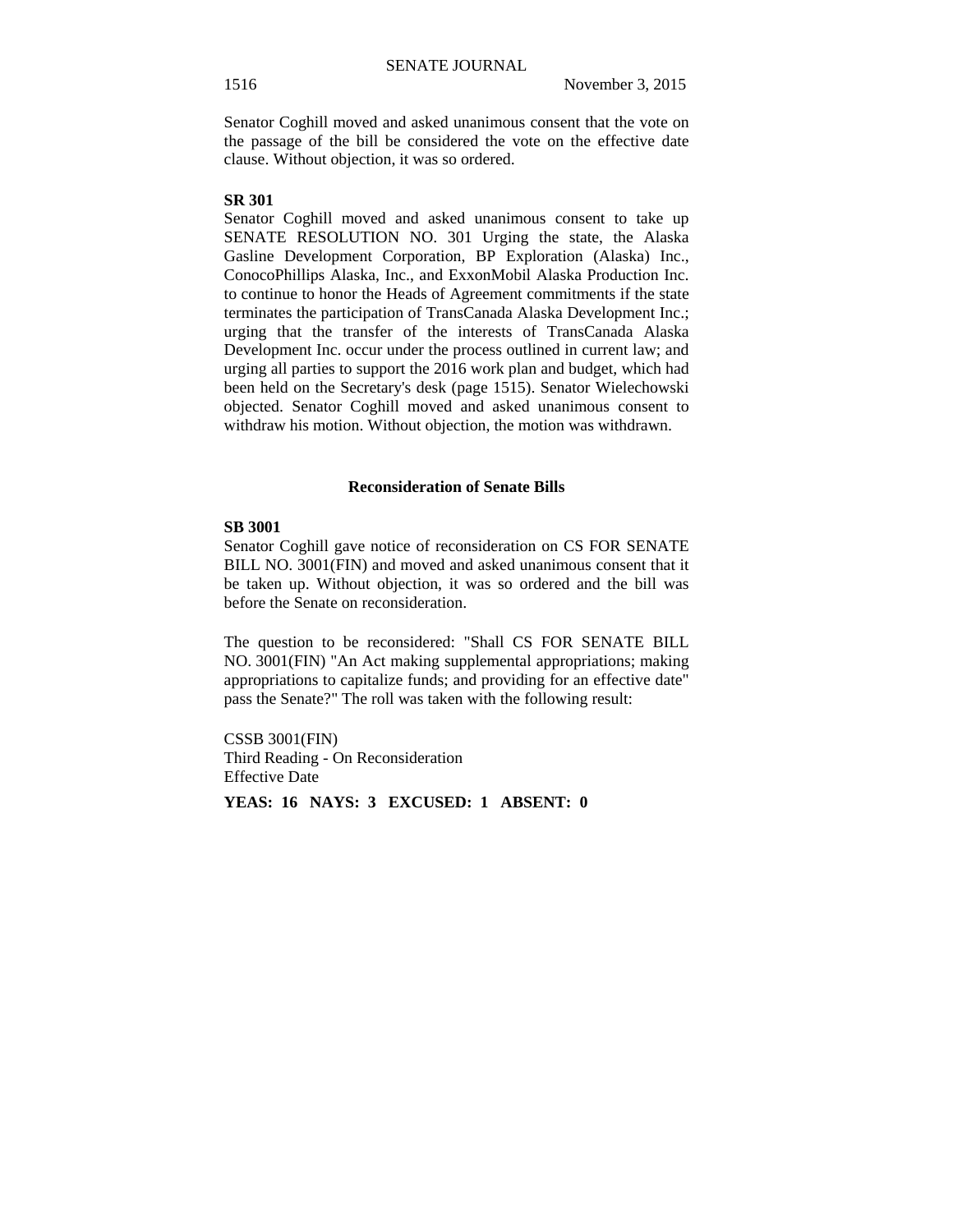Yeas: Bishop, Coghill, Costello, Egan, Ellis, Gardner, Giessel, Hoffman, Kelly, MacKinnon, Meyer, Micciche, Olson, Stedman, Stevens, Wielechowski

Nays: Dunleavy, Huggins, Stoltze

Excused: McGuire

and so, CS FOR SENATE BILL NO. 3001(FIN) passed the Senate on reconsideration.

Senator Coghill moved and asked unanimous consent that the vote on reconsideration of the bill be considered the vote on the effective date clause. Without objection, it was so ordered and the bill was referred to the Secretary for engrossment.

#### **Recess**

President Meyer stated the Senate would stand in recess to 12:30 p.m. There being no objection, the Senate recessed at 11:29 a.m.

### **After Recess**

The Senate reconvened at 12:44 p.m.

# **Consideration of the Calendar (continued)**

#### **Third Reading of Senate Resolutions**

#### **SJR 301**

CS FOR SENATE JOINT RESOLUTION NO. 301(RES) Opposing the recent decisions to cancel future lease sales in the Chukchi and Beaufort Seas and to deny the suspension of Shell and Statoil's leases; urging the United States Department of the Interior to continue to promote oil exploration in the Chukchi and Beaufort Seas; urging the United States Bureau of Safety and Environmental Enforcement to reconsider and approve requests from Shell and Statoil for lease suspensions in the Chukchi Sea Planning Area and Beaufort Sea Planning Area; and urging the ongoing efforts to develop offshore oil and gas in the Arctic Outer Continental Shelf, was read the third time.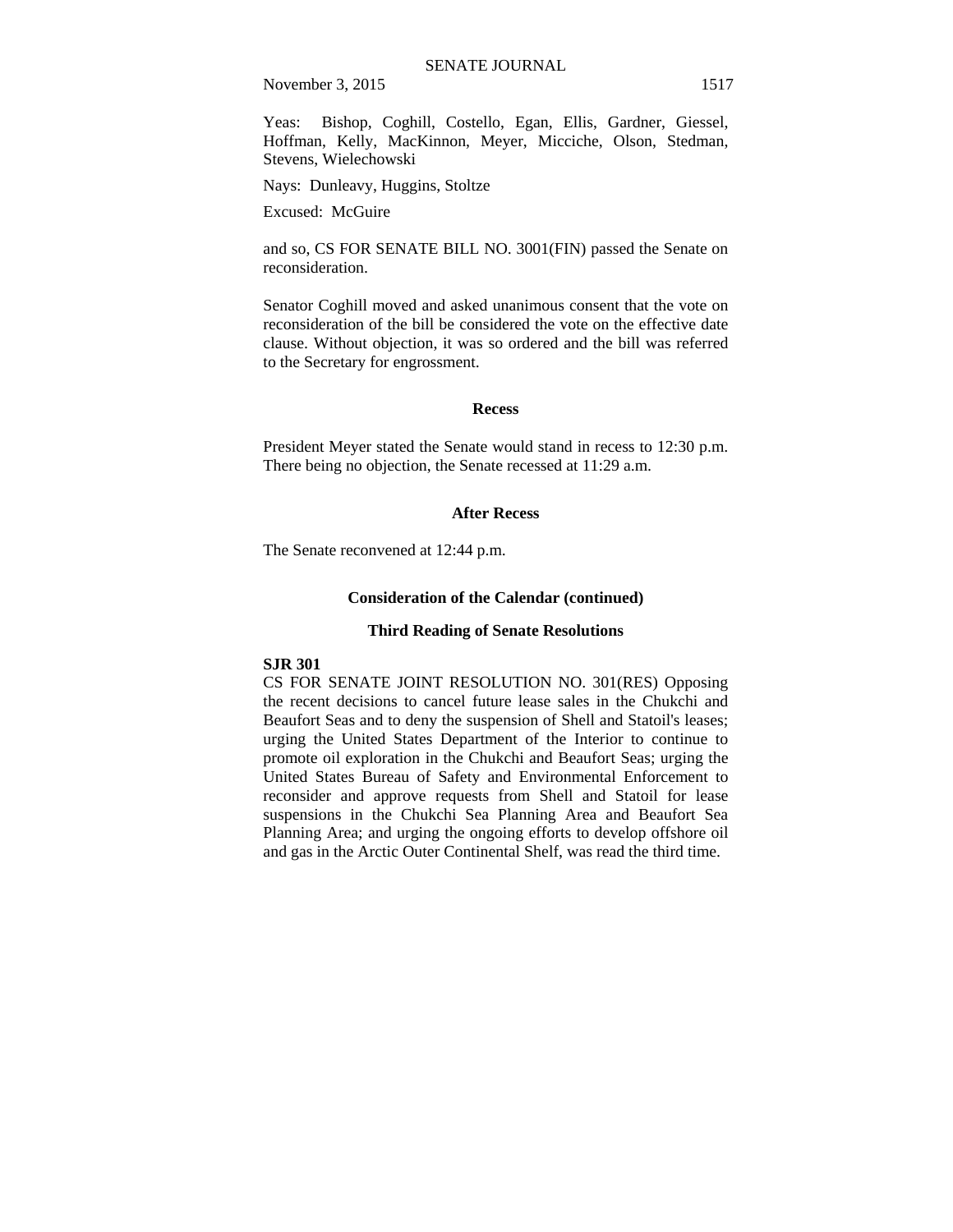Senator Wielechowski moved that the bill be returned to second reading for the purpose of a specific amendment, that being Amendment No. 1. Without objection, the bill was returned to second reading.

Senator Wielechowski offered Amendment No. 1:

Page 1, line 6, following "**Area;**":

Insert "**urging the Alaska Congressional delegation to continue its efforts to achieve consistent and equitable outer continental shelf revenue sharing for the state; urging the United States Congress to provide a means for equitable outer continental shelf revenue sharing across all coastal oil and gas producing states to ensure the states develop necessary infrastructure to support outer continental shelf development and preserve environmental integrity;**"

Page 3, following line 6:

Insert new material to read:

"**WHEREAS**, under the Gulf of Mexico Energy Security Act of 2006, the federal government recognizes the effect that oil and gas development in federal offshore areas has on the states of Alabama, Louisiana, Mississippi, and Texas, and recognizes the contributions to national energy, security, and economic interests made by sharing with those states 37.5 percent of revenue from leases covered under phase one of the Gulf of Mexico Energy Security Act of 2006; phase two of the Gulf of Mexico Energy Security Act of 2006 expands the definition of "qualified outer continental shelf revenue" and continues to share revenue on an adjacency factor but includes an annual revenue-sharing cap of \$500,000,000 that applies through 2055; and

**WHEREAS** the federal government fails to recognize the same effects on and contributions made by other oil and gas producing states adjacent to federal outer continental shelf areas, such as this state; and

**WHEREAS**, had outer continental shelf revenue sharing of 37.5 percent been in place since 2003, the state would have benefitted from additional revenue, in an amount estimated to be between \$942,000,000 and \$1,300,000,000, for necessary infrastructure, such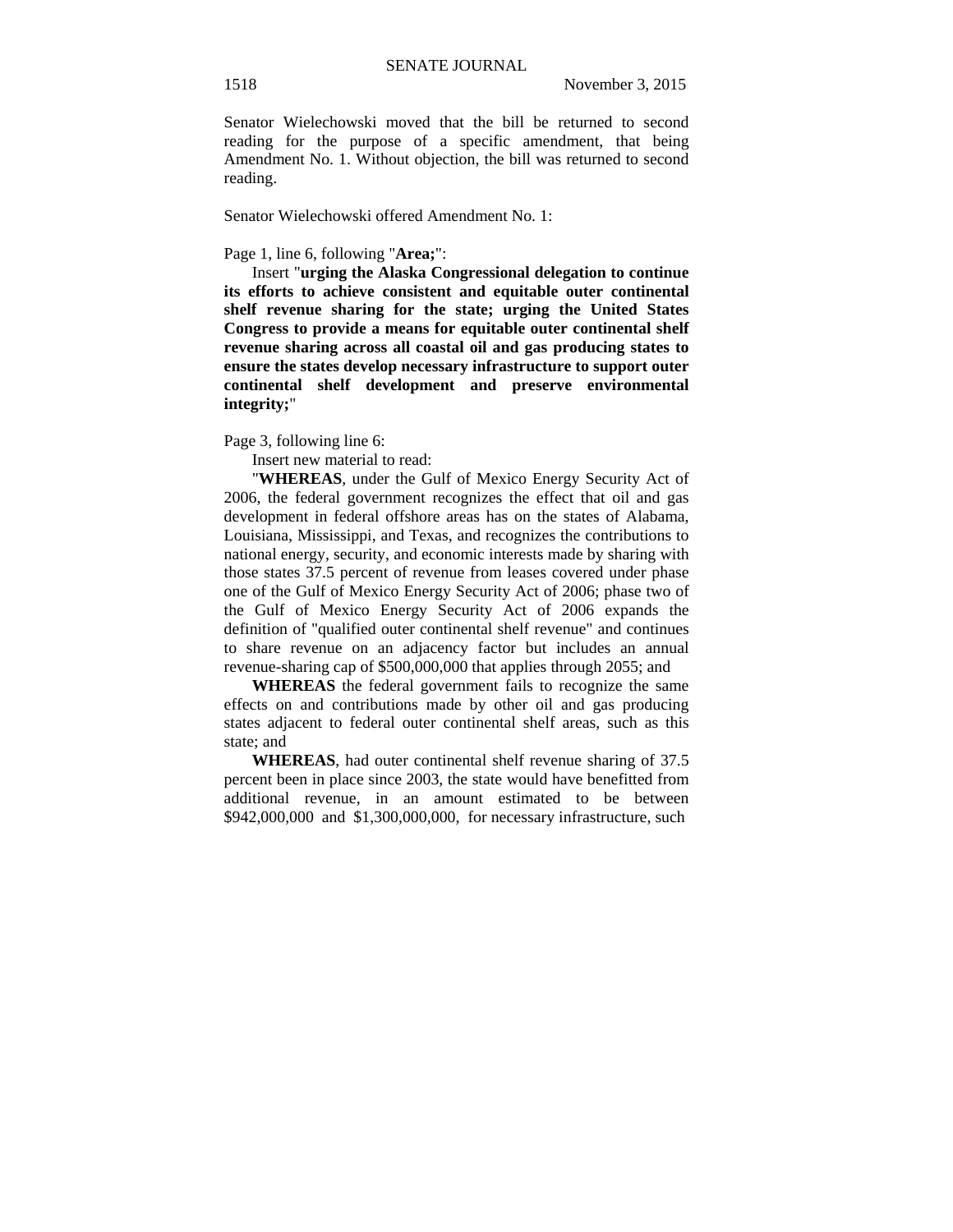as marine ports, airports, utilities and housing, and increased state services, such as oil spill and emergency response and environmental monitoring and mitigation; and"

Page 3, following line 25:

Insert new material to read:

"**FURTHER RESOLVED** that the Alaska State Legislature urges the Alaska Congressional delegation to continue its efforts to achieve consistent and equitable outer continental shelf revenue sharing for this state, as is granted the Gulf States of Alabama, Louisiana, Mississippi, and Texas; and be it

**FURTHER RESOLVED** that the Alaska State Legislature urges the United States Congress to provide a means for equitable outer continental shelf revenue sharing across all coastal oil and gas producing states to ensure the states develop necessary infrastructure to support outer continental shelf development and preserve environmental integrity; and be it"

Page 3, line 29, following "Area":

Insert "after equitable outer continental shelf revenue sharing has been achieved by the state"

Page 4, line 1, following "responsibly":

Insert "and acknowledge the need for equitable revenue sharing with oil and gas producing states adjacent to federal outer continental shelf areas"

Senator Wielechowski moved for the adoption of Amendment No. 1. Senator Stoltze objected.

Senator Stoltze moved and asked unanimous consent for the adoption of the following amendment to Amendment No. 1:

In Amendment No. 1, delete the following: "Page 2, lines 17 - 19"

Senator Wielechowski objected.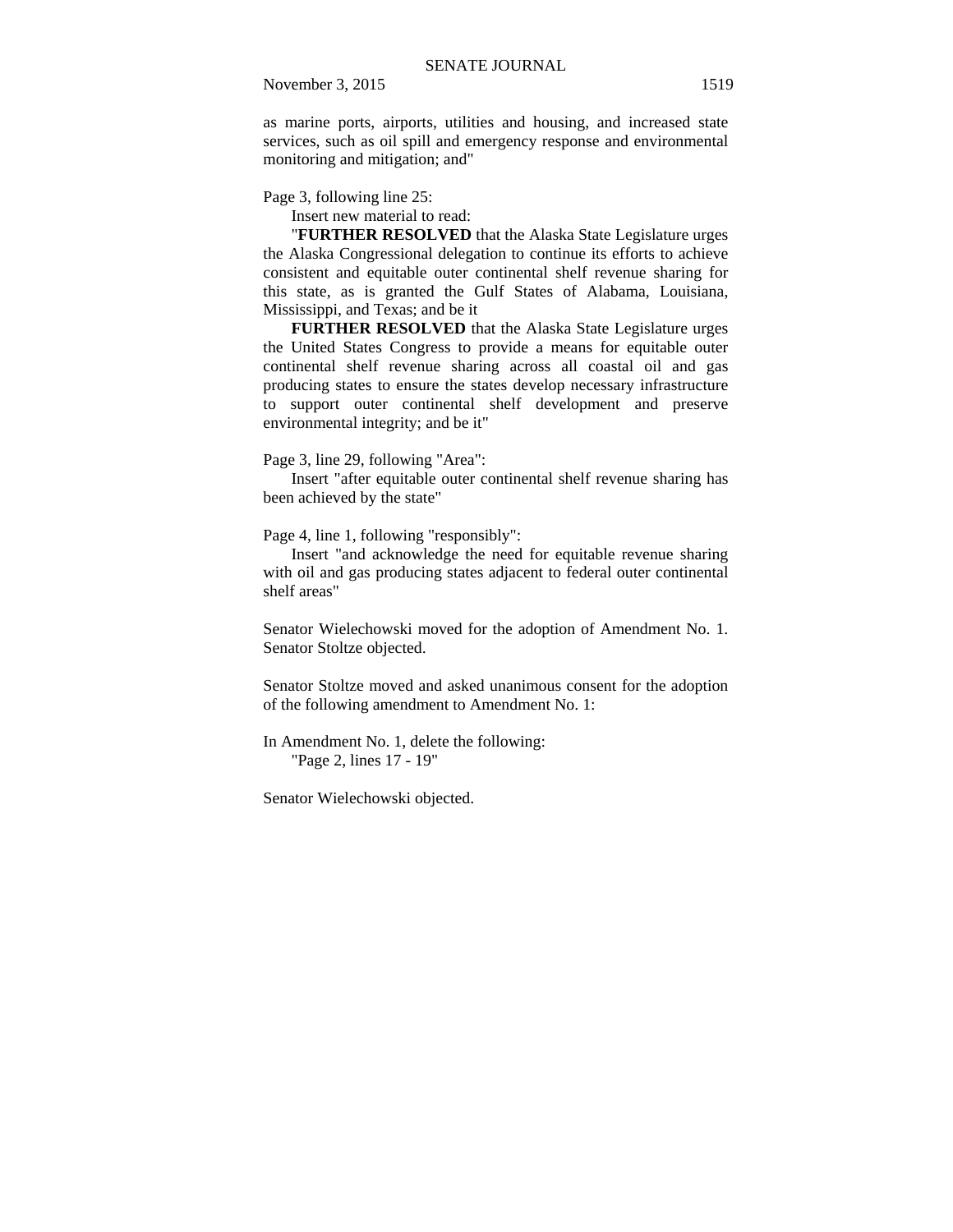The question being: "Shall Amendment to Amendment No. 1 be adopted?" The roll was taken with the following result:

CSSJR 301(RES) Second Reading Amendment to Amendment No. 1

## **YEAS: 12 NAYS: 6 EXCUSED: 2 ABSENT: 0**

Yeas: Bishop, Coghill, Costello, Dunleavy, Giessel, Huggins, MacKinnon, Meyer, Micciche, Stedman, Stevens, Stoltze

Nays: Egan, Ellis, Gardner, Kelly, Olson, Wielechowski

Excused: Hoffman, McGuire

and so, Amendment No. 1 was amended.

Senator Stoltze withdrew his objection.

There being no further objection, Amendment No. 1 as amended was adopted.

CS FOR SENATE JOINT RESOLUTION NO. 301(RES) am was automatically in third reading.

The question being: "Shall CS FOR SENATE JOINT RESOLUTION NO. 301(RES) am Opposing the recent decisions to cancel future lease sales in the Chukchi and Beaufort Seas and to deny the suspension of Shell and Statoil's leases; urging the United States Department of the Interior to continue to promote oil exploration in the Chukchi and Beaufort Seas; urging the United States Bureau of Safety and Environmental Enforcement to reconsider and approve requests from Shell and Statoil for lease suspensions in the Chukchi Sea Planning Area and Beaufort Sea Planning Area; urging the Alaska Congressional delegation to continue its efforts to achieve consistent and equitable outer continental shelf revenue sharing for the state; urging the United States Congress to provide a means for equitable outer continental shelf revenue sharing across all coastal oil and gas producing states to ensure the states develop necessary infrastructure to support outer continental shelf development and preserve environmental integrity; and urging the ongoing efforts to develop offshore oil and gas in the Arctic Outer Continental Shelf, pass the Senate?" The roll was taken with the following result: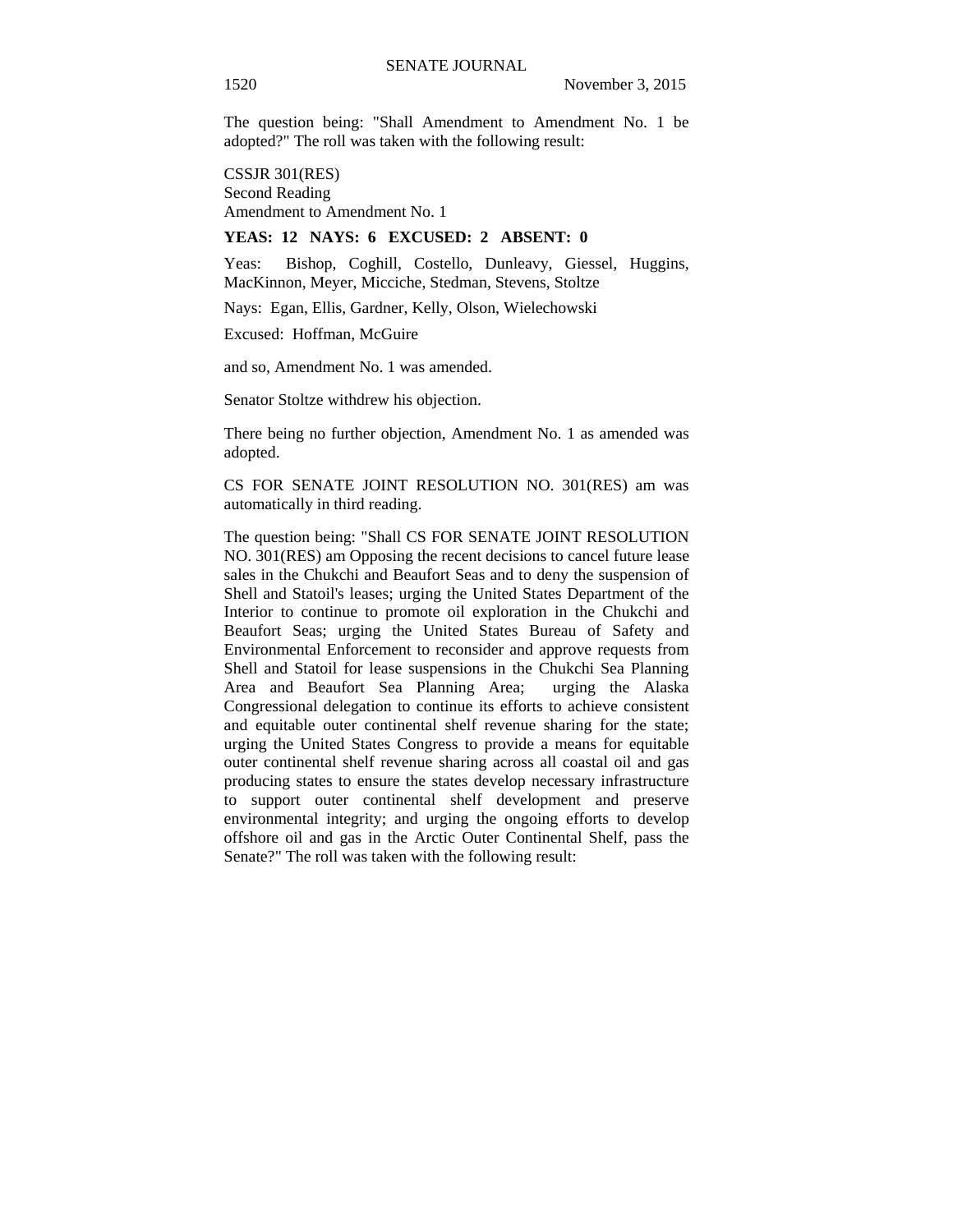CSSJR 301(RES) am Third Reading - Final Passage

#### **YEAS: 15 NAYS: 3 EXCUSED: 2 ABSENT: 0**

Yeas: Bishop, Coghill, Costello, Dunleavy, Egan, Giessel, Huggins, Kelly, MacKinnon, Meyer, Micciche, Olson, Stedman, Stevens, **Stoltze** 

Nays: Ellis, Gardner, Wielechowski

Excused: Hoffman, McGuire

and so, CS FOR SENATE JOINT RESOLUTION NO. 301(RES) am passed the Senate and was referred to the Secretary for engrossment.

#### **SR 301**

Senator Coghill moved and asked unanimous consent to take up SENATE RESOLUTION NO. 301, which had been held on the Secretary's desk (page 1515). Senator Gardner objected.

The question being: "Shall the resolution be taken from the Secretary's desk?" The roll was taken with the following result:

SR 301

Take from Secretary's Desk?

# **YEAS: 15 NAYS: 3 EXCUSED: 2 ABSENT: 0**

Yeas: Bishop, Coghill, Costello, Dunleavy, Egan, Giessel, Huggins, Kelly, MacKinnon, Meyer, Micciche, Olson, Stedman, Stevens, **Stoltze** 

Nays: Ellis, Gardner, Wielechowski

Excused: Hoffman, McGuire

and so, the resolution was taken up and was before the Senate on final passage.

The question being: "Shall SENATE RESOLUTION NO. 301 Urging the state, the Alaska Gasline Development Corporation, BP Exploration (Alaska) Inc., ConocoPhillips Alaska, Inc., and ExxonMobil Alaska Production Inc. to continue to honor the Heads of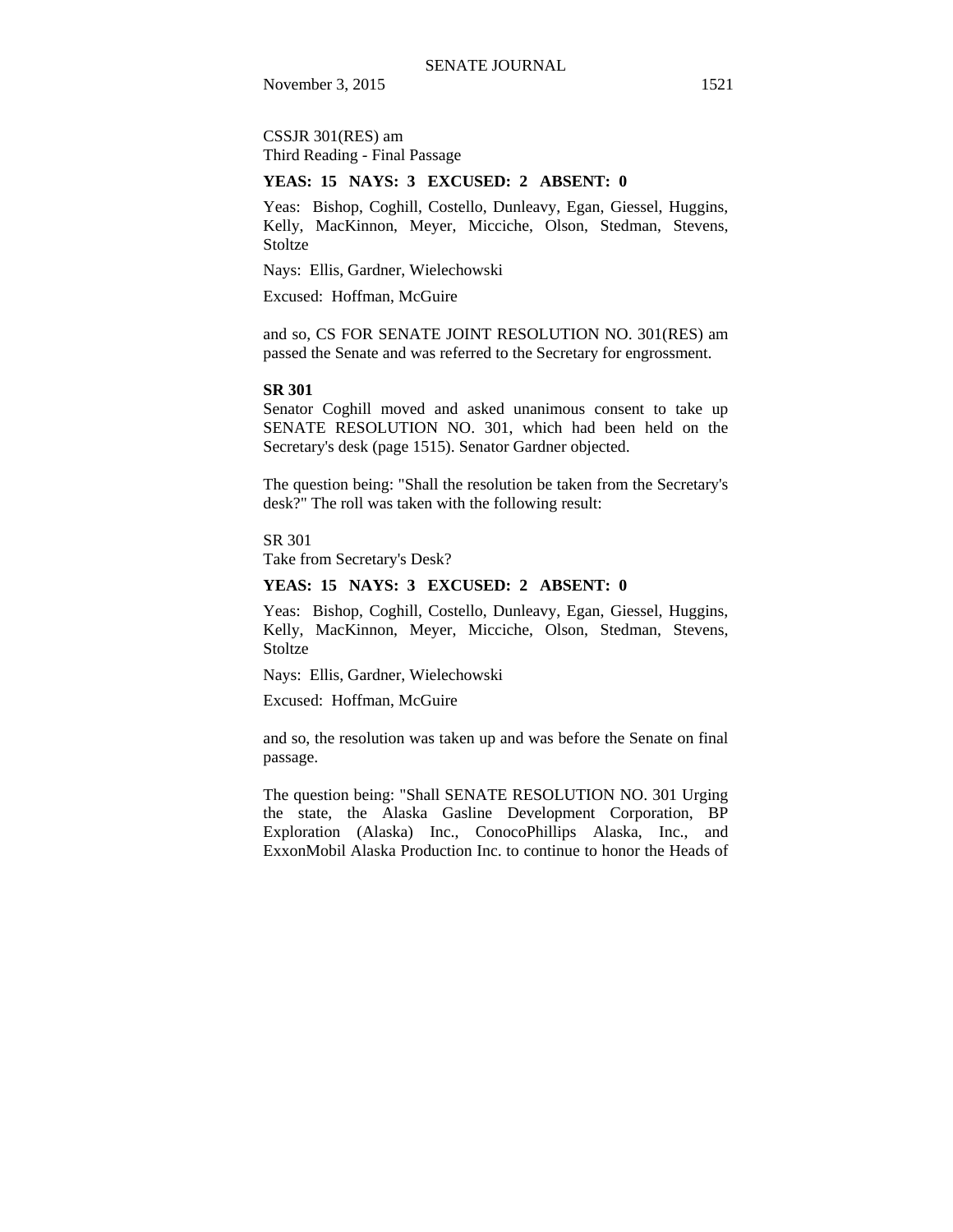Agreement commitments if the state terminates the participation of TransCanada Alaska Development Inc.; urging that the transfer of the interests of TransCanada Alaska Development Inc. occur under the process outlined in current law; and urging all parties to support the 2016 work plan and budget, pass the Senate?" The roll was taken with the following result:

SR 301 Final Passage

#### **YEAS: 16 NAYS: 2 EXCUSED: 2 ABSENT: 0**

Yeas: Bishop, Coghill, Costello, Dunleavy, Egan, Gardner, Giessel, Huggins, Kelly, MacKinnon, Meyer, Micciche, Olson, Stedman, Stevens, Stoltze

Nays: Ellis, Wielechowski

Excused: Hoffman, McGuire

and so, SENATE RESOLUTION NO. 301 passed the Senate and was referred to the Secretary for engrossment and enrollment.

President Meyer stated in accordance with Rule 43(b) of the Uniform Rules, engrossment may be waived on all bills and resolutions considered this legislative day.

#### **Special Order of Business**

Senator Coghill moved and asked unanimous consent that the following Citation Calendar be made a special order of business. Without objection, it was so ordered.

## **Citation Calendar**

Honoring - Nick Hanson "Eskimo Ninja" Senator(s) Olson, Meyer, Bishop, Coghill, Costello, Dunleavy, Egan, Ellis, Gardner, Giessel, Hoffman, Huggins, Kelly, MacKinnon, McGuire, Micciche, Stedman, Stevens, Stoltze, Wielechowski Representative(s) Foster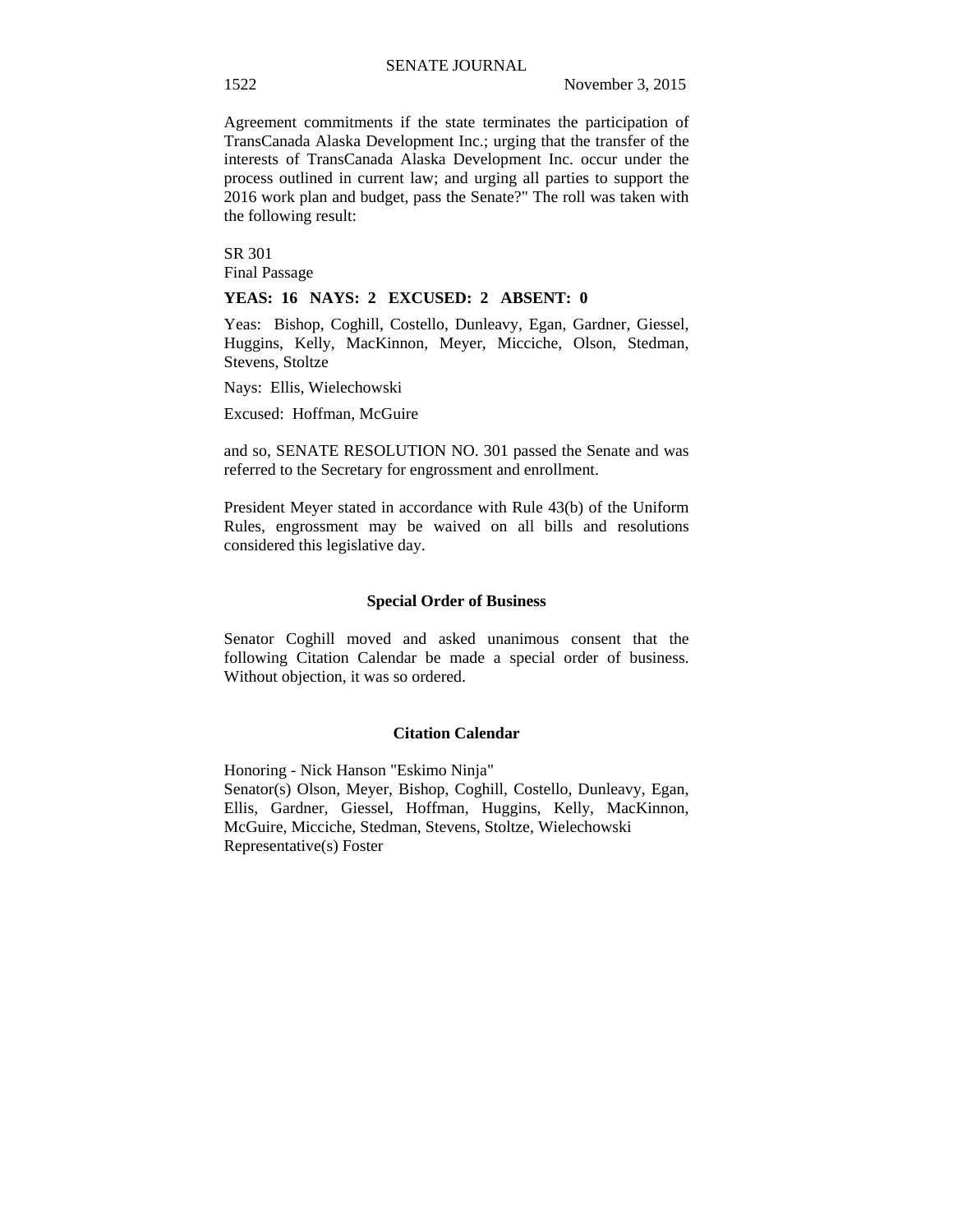Honoring - West High School Eagles 2015 Class 4A Football State Champions

Senator(s) Costello, Meyer, Bishop, Coghill, Dunleavy, Egan, Ellis, Gardner, Giessel, Hoffman, Huggins, Kelly, MacKinnon, McGuire, Micciche, Olson, Stedman, Stevens, Stoltze, Wielechowski Representative(s) Claman

Honoring - The Lucky Wishbone Restaurant 60th Anniversary Senator(s) Stoltze, Meyer, Bishop, Coghill, Costello, Dunleavy, Egan, Ellis, Gardner, Giessel, Hoffman, Huggins, Kelly, MacKinnon, McGuire, Micciche, Olson, Stedman, Stevens, Wielechowski

Honoring - Garrett Stortz Representative(s) Millett, Hughes Senator(s) Meyer, Stoltze, Bishop, Coghill, Costello, Dunleavy, Egan, Ellis, Gardner, Giessel, Hoffman, Huggins, Kelly, MacKinnon, McGuire, Micciche, Olson, Stedman, Stevens, Wielechowski

Honoring - Brittany Tregarthen Representative(s) Millett, Stutes Senator(s) Meyer, Stevens, Bishop, Coghill, Costello, Dunleavy, Egan, Ellis, Gardner, Giessel, Hoffman, Huggins, Kelly, MacKinnon, McGuire, Micciche, Olson, Stedman, Stoltze, Wielechowski

Honoring - Christine Quick Representative(s) Millett, Munoz Senator(s) Meyer, Egan, Bishop, Coghill, Costello, Dunleavy, Ellis, Gardner, Giessel, Hoffman, Huggins, Kelly, MacKinnon, McGuire, Micciche, Olson, Stedman, Stevens, Stoltze, Wielechowski

Honoring - CJ Umbs Representative(s) Millett, Munoz Senator(s) Meyer, Egan, Bishop, Coghill, Costello, Dunleavy, Ellis, Gardner, Giessel, Hoffman, Huggins, Kelly, MacKinnon, McGuire, Micciche, Olson, Stedman, Stevens, Stoltze, Wielechowski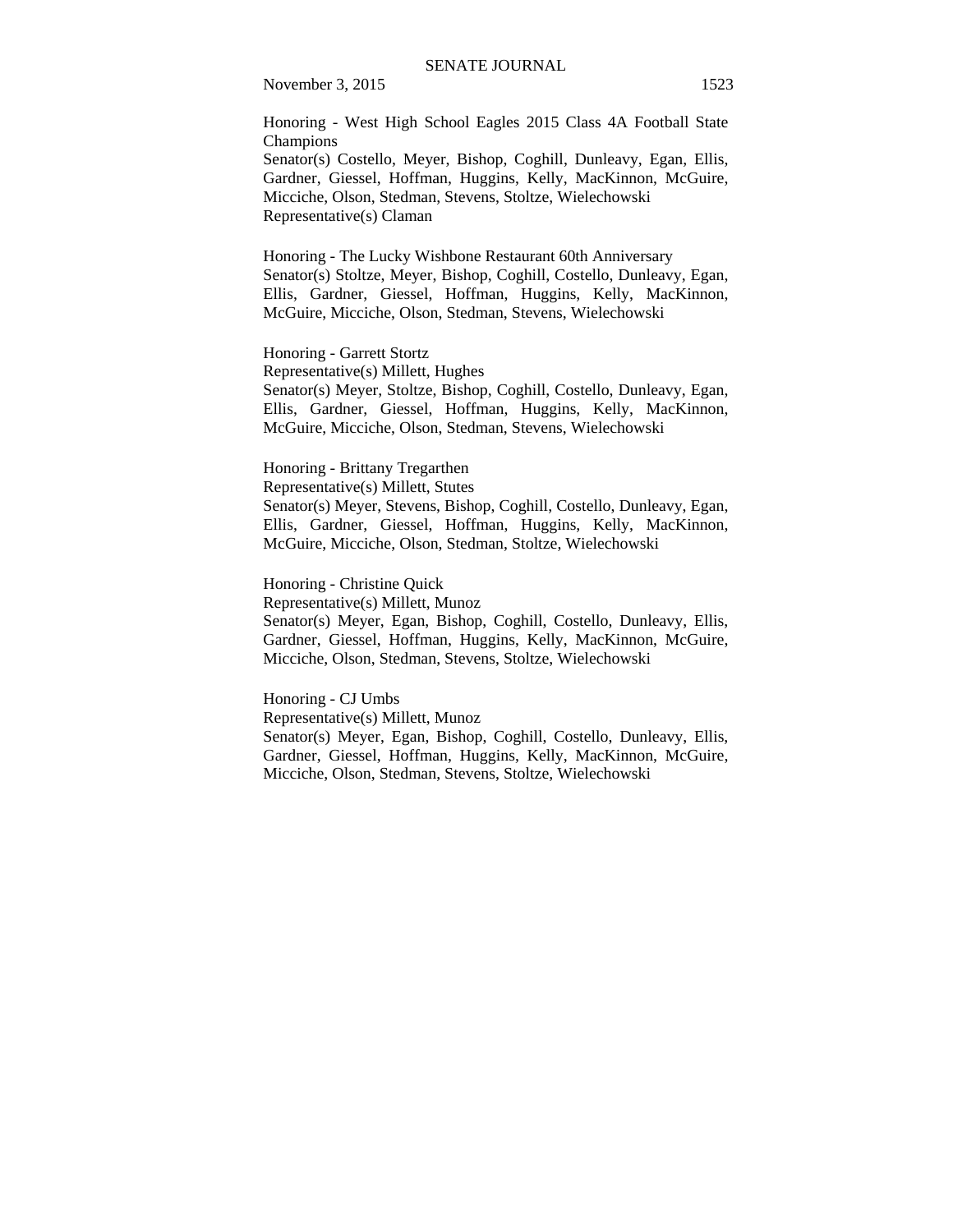Honoring - Special Olympics Alaska Team 2015 World Summer Games

Representative(s) Millett

Senator(s) Meyer, Bishop, Coghill, Costello, Dunleavy, Egan, Ellis, Gardner, Giessel, Hoffman, Huggins, Kelly, MacKinnon, McGuire, Micciche, Olson, Stedman, Stevens, Stoltze, Wielechowski

Honoring - East High School Flag Football Team 2015 Cook Inlet Conference Champions

Representative(s) Pruitt

Senator(s) Giessel, Meyer, Bishop, Coghill, Costello, Dunleavy, Egan, Ellis, Gardner, Hoffman, Huggins, Kelly, MacKinnon, McGuire, Micciche, Olson, Stedman, Stevens, Stoltze, Wielechowski

Honoring - Principal Sam Spinella Representative(s) Pruitt Senator(s) Giessel, Meyer, Bishop, Coghill, Costello, Dunleavy, Egan, Ellis, Gardner, Hoffman, Huggins, Kelly, MacKinnon, McGuire, Micciche, Olson, Stedman, Stevens, Stoltze, Wielechowski

In Memoriam - Teresa Sockpealuk Perry Senator(s) Olson, Meyer, Bishop, Coghill, Costello, Dunleavy, Egan, Ellis, Gardner, Giessel, Hoffman, Huggins, Kelly, MacKinnon, McGuire, Micciche, Stedman, Stevens, Stoltze, Wielechowski Representative(s) Foster

In Memoriam - Mildred McKenzie Johnson Representative(s) Colver, Hughes Senator(s) Dunleavy, Meyer, Bishop, Coghill, Costello, Egan, Ellis, Gardner, Giessel, Hoffman, Huggins, Kelly, MacKinnon, McGuire, Micciche, Olson, Stedman, Stevens, Stoltze, Wielechowski

In Memoriam - Karen Davey Stewart Representative(s) Colver Senator(s) Dunleavy, Meyer, Bishop, Coghill, Costello, Egan, Ellis, Gardner, Giessel, Hoffman, Huggins, Kelly, MacKinnon, McGuire, Micciche, Olson, Stedman, Stevens, Stoltze, Wielechowski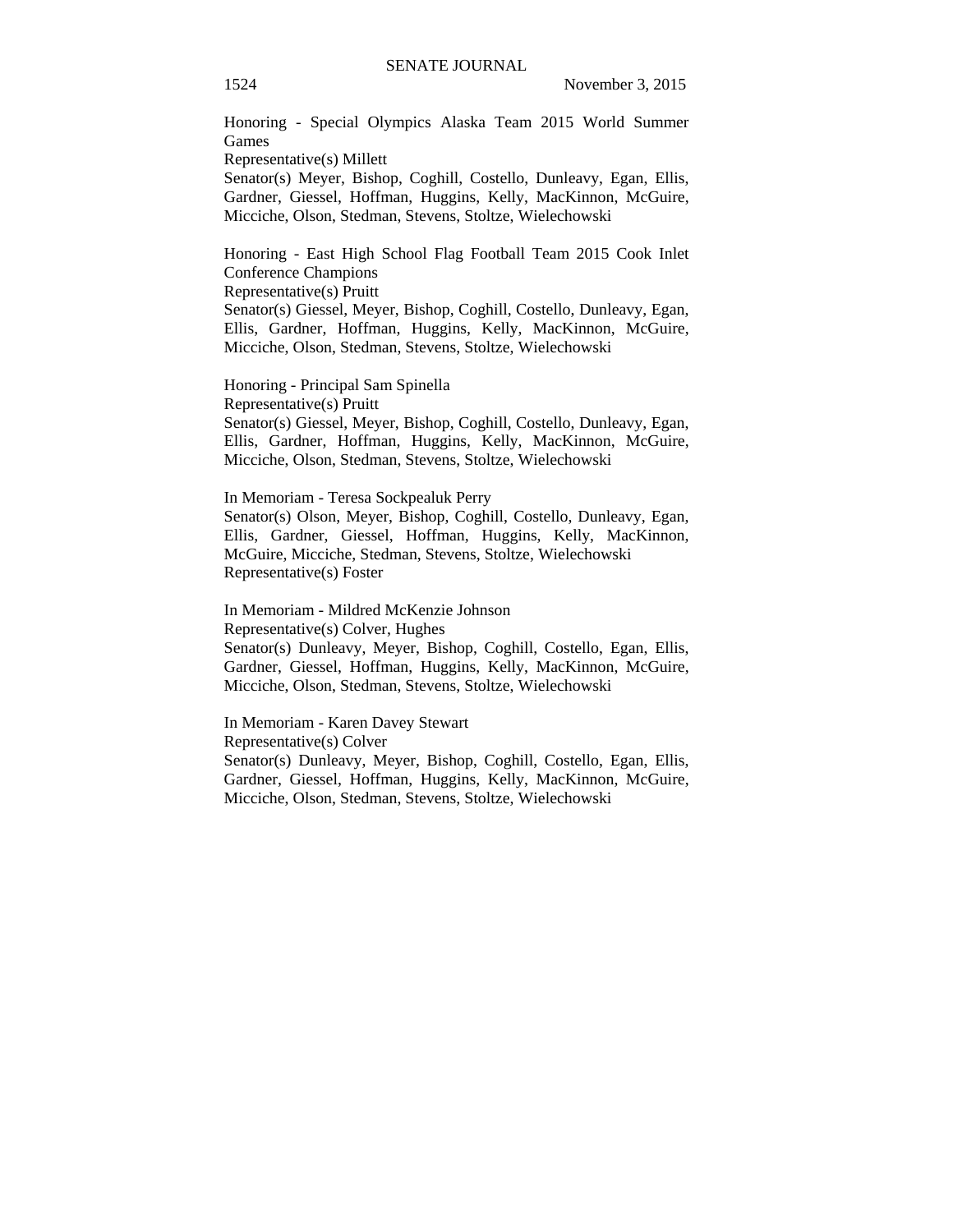In Memoriam - Peggy Anne Stout Representative(s) Pruitt Senator(s) Giessel, Meyer, Bishop, Coghill, Costello, Dunleavy, Egan, Ellis, Gardner, Hoffman, Huggins, Kelly, MacKinnon, McGuire, Micciche, Olson, Stedman, Stevens, Stoltze, Wielechowski

In Memoriam - Xavier Alexander Engle Representative(s) Tarr, Drummond Senator(s) Ellis, Gardner, Meyer, Bishop, Coghill, Costello, Dunleavy, Egan, Giessel, Hoffman, Huggins, Kelly, MacKinnon, McGuire, Micciche, Olson, Stedman, Stevens, Stoltze, Wielechowski

Senator Coghill moved and asked unanimous consent that the citations be adopted. Without objection, the citations were adopted and referred to the Secretary for transmittal.

#### **Unfinished Business**

Senator Stevens moved and asked unanimous consent to be excused from a call of the Senate from morning plane time, November 16 through evening plane time, November 25. Without objection, Senator Stevens was excused.

Senator Coghill moved and asked unanimous consent President Meyer be excused from a call of the Senate from evening plane time, November 3 through afternoon plane time, November 4. Without objection, Senator Meyer was excused.

#### **Announcements**

Rule 23(d) of the Alaska State Legislature Uniform Rules is currently in effect.

Announcements are at the end of the journal.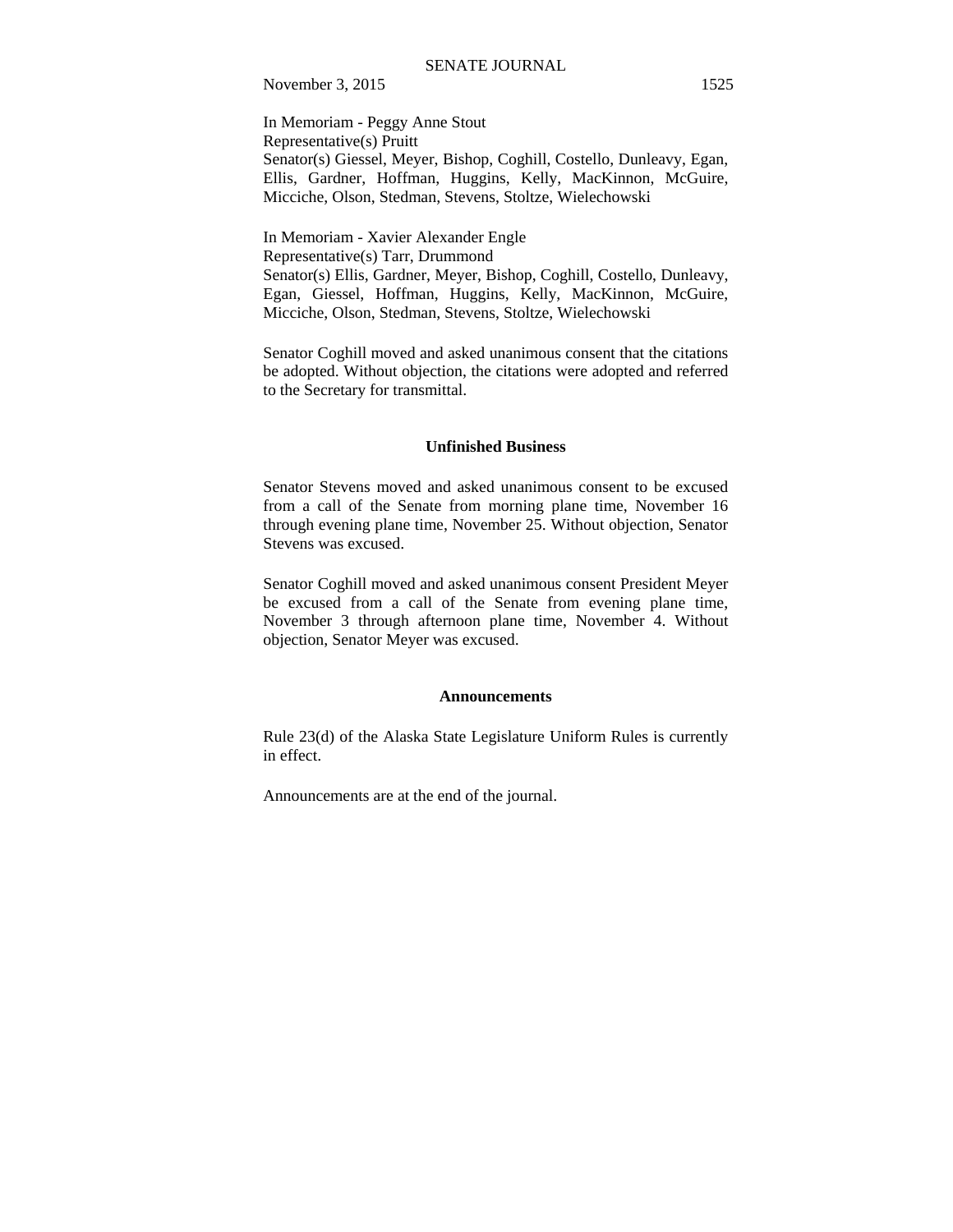#### **Engrossment**

#### **SB 3001**

CS FOR SENATE BILL NO. 3001(FIN) "An Act making supplemental appropriations; making appropriations to capitalize funds; and providing for an effective date" was engrossed, signed by the President and Secretary and transmitted to the House for consideration.

# **SJR 301**

CS FOR SENATE JOINT RESOLUTION NO. 301(RES) am Opposing the recent decisions to cancel future lease sales in the Chukchi and Beaufort Seas and to deny the suspension of Shell and Statoil's leases; urging the United States Department of the Interior to continue to promote oil exploration in the Chukchi and Beaufort Seas; urging the United States Bureau of Safety and Environmental Enforcement to reconsider and approve requests from Shell and Statoil for lease suspensions in the Chukchi Sea Planning Area and Beaufort Sea Planning Area; urging the Alaska Congressional delegation to continue its efforts to achieve consistent and equitable outer continental shelf revenue sharing for the state; urging the United States Congress to provide a means for equitable outer continental shelf revenue sharing across all coastal oil and gas producing states to ensure the states develop necessary infrastructure to support outer continental shelf development and preserve environmental integrity; and urging the ongoing efforts to develop offshore oil and gas in the Arctic Outer Continental Shelf, was engrossed, signed by the President and Secretary and transmitted to the House for consideration.

# **Adjournment**

Senator Coghill moved and asked unanimous consent that the Senate stand in adjournment until 9:00 a.m., November 5, 2015. Without objection, the Senate adjourned at 1:54 p.m.

> Liz Clark Secretary of the Senate